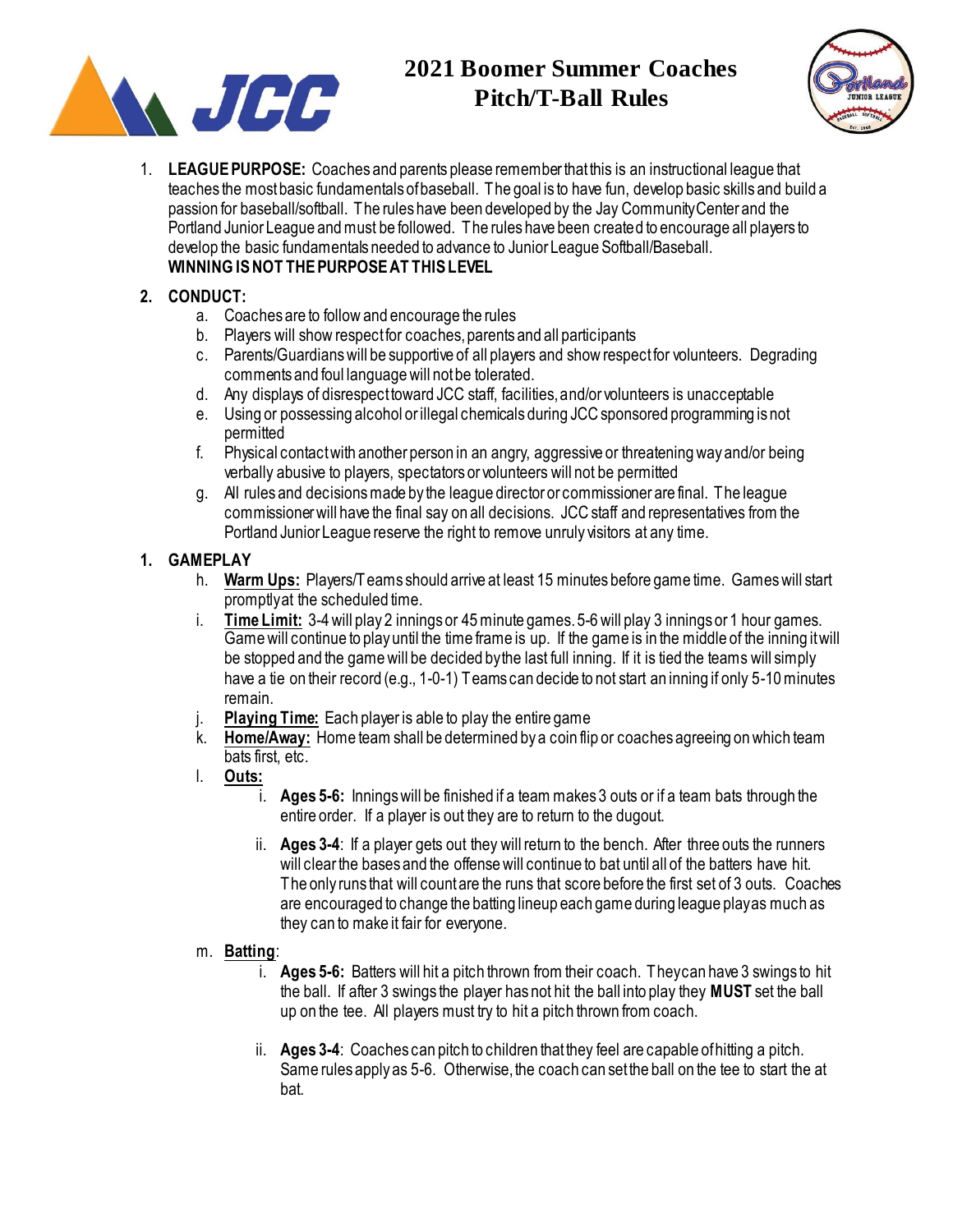



- iii. If a team does not get 3 outs, the last batter in the inning must be identified with that player running until they are put out or the lead runner is prevented from advancing to the next base. The inning shall end at that point. Defensive players can run directly home which will stop play as well.
- iv. If a team has less players than the other team and they do not get all 3 outs in an inning, they can continue to bat until they either make 3 outs or bat the same amount of players as the other team. However, the same player(s) can'tbat every inning for that team with fewer players. For example: if Team A has 9 players and Team B has 11. Team A can bat 2 extra hitters as long as 3 outs have not been made. In the first inning batter 1 and 2 would hit 2 times. In the second inning batters 3 and 4 and so on.

#### **n. Overthrows:**

- i. **Ages 5-6**: Runners may advance only one base on the 5-6 year olds (e.g., the runner is running to 1<sup>st</sup> base and the ball is overthrown, the runner may then advance to  $2^{nd}$  base but not 3rd base).
- ii. **Ages 3-4**: Baserunners can't advance on over throws.

#### o. **Safety:**

- i. Please stress the importance of holding on to the bat to your players. If a player throws the bat they will be warned. If they do it again, they will be called out.
- ii. Hit Line There will also be a chalk line that the ball must go past in order for the hit to count. If the ball doesn't go past that line, the batter must hit the ball again.
- iii. Infield Line Indicates where a player must play behind before the ball is put into play. Players will not be allowed to play in front of the line. (If a player starts in front of the line and makes an out the umpire will grant the base to the batter.)

### p. **Equipment:**

- i. Rubber cleats may be worn, but are not required. For safety reasons, open-toed shoes (e.g., sandals, etc.) shall not be permitted.
- ii. **LONG PANTSARE REQUIRED** (e.g., baseball/softball pants, jeans, sweatpants, etc.)! Players will be encouraged to "slide" on close plays, thus the need for long pants.
- iii. Batting helmets must be worn by the batter and by each player on base.
- iv. Caps / hats are required in the field and players shall be encouraged to wear their caps under the batting helmets
- q. **Line-Ups**: Coaches are strongly encouraged to switch defensive and batting lineups each game
- r. **Coaches on field:** Defense may have up to three (3) coaches on the field to help instruct the players.
- s. **Umpires:** All coaches will help make calls during league play. Please follow the rules that are set in place.

|                 | 3-4 T-Ball | 5-6 Coach's Pitch |
|-----------------|------------|-------------------|
| Base Length     | .50 ft     | 55 f              |
| <b>Hit Line</b> | 10 ff      | 15 ft             |
| Safety Line Arc | 45 ft      | 15 A              |